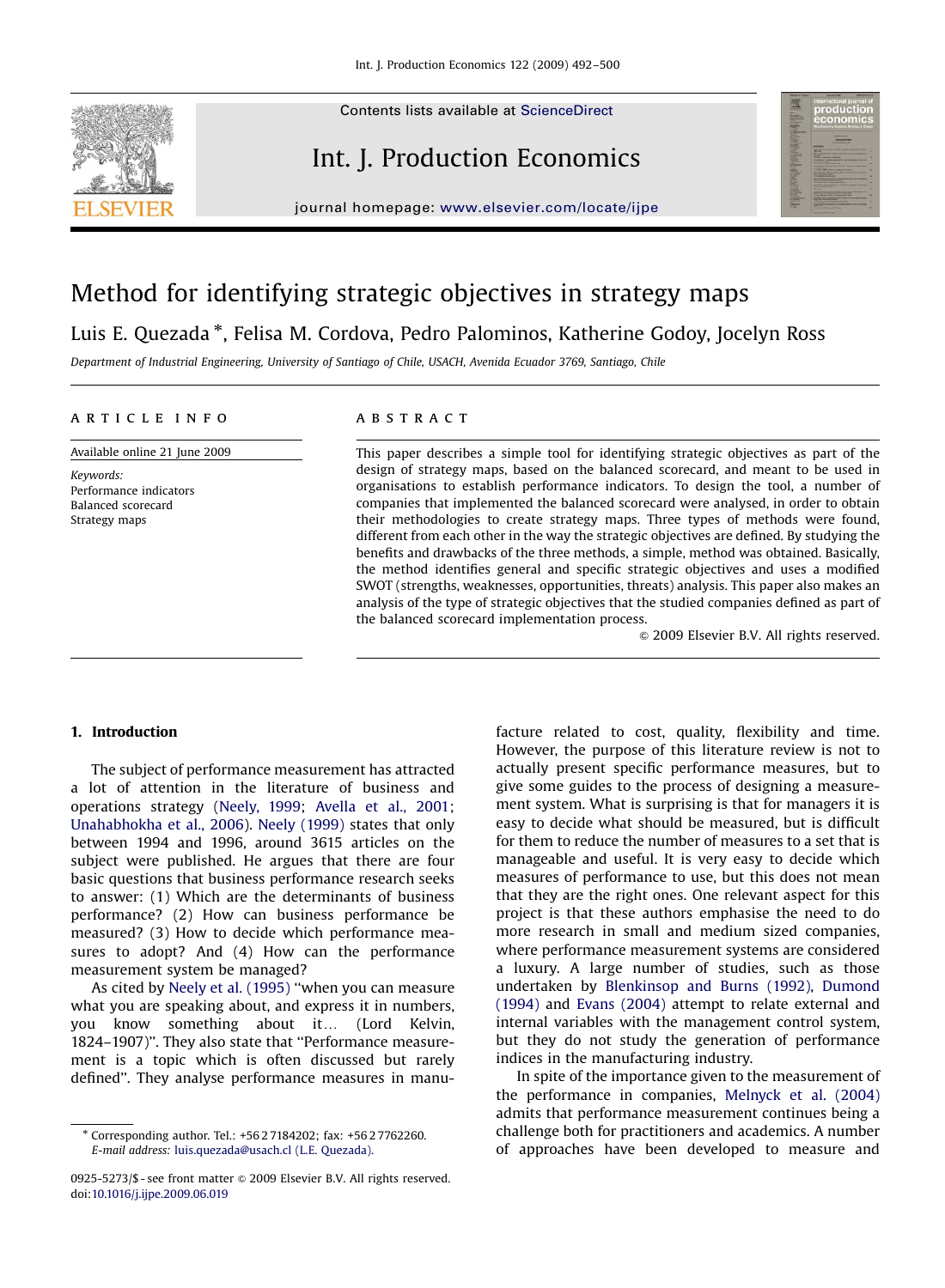improve performance [\(Yurdakul, 2003](#page-8-0)), some of them are the strategy measurement analysis and reporting technique, developed by Wang Laboratories ([Lynch and Cross,](#page-7-0) [1991](#page-7-0)), the performance measurement questionnaire (PMQ) ([Dixon et al., 1990](#page-7-0)), the integrated dynamic performance measurement system [\(Bititci et al., 1997](#page-7-0); [Ghalayini et al., 1997\)](#page-7-0) and the balanced scorecard (BSC) developed by [Kaplan and Norton \(1992, 1996a, 1996b\)](#page-7-0). Among them, the most popular is the balanced scorecard. During the last decade, the BSC has been applied in many companies and has been matter of discussion in the academia. It was created as an alternative to the traditional way of measuring the value of companies in terms of their assets and market shares [\(Kaplan and Norton,](#page-7-0) [2001a, 2001b\)](#page-7-0). Lately, it has become to be addresses by wireless community, perhaps by the opportunities that mobility generates for the implementation of this technology ([Componovo et al., 2005](#page-7-0); [Berler et al., 2005](#page-7-0); [Van](#page-8-0) [Grembergen and Amelinckx, 2002](#page-8-0)).

The main contribution of the BSC is that it does not use only financial information as measurement indicators. Kaplan and Norton propose a management control system that identifies four perspectives, (a) financial, (b) internal processes, (c) clients and (d) innovation and learning. This approach helps identifying the indicators aligned with the vision, mission and strategies of the firm. The importance of this alignment has been studied by other authors such as [Miller and Roth \(1994\)](#page-7-0), [Noble \(1995\),](#page-7-0) [Kathuria \(2000\)](#page-7-0) and [Kaplan and Norton \(2006\).](#page-7-0) The BSC establishes cause–effect relationships among strategic objectives, even though they do not state the way to establish and quantify those relationships. The relationships are represented in what the authors called strategy map, which is the main subject in this work. There has been a debate, between those who state that BSC is the most innovative strategic tool in the recent years ([Calabro and Lori, 2001\)](#page-7-0) and those who argue that it is an inflexible tool, incapable of facing the changes in the environment and the changes of the behaviour of individuals within an organisation (Arapé, 1999). In their literature review, [Gomes et al.](#page-7-0) [\(2004\)](#page-7-0) found that the BSC appears to be the most cited performance measurement system, and that perhaps is an indication of the BSC's wide acceptance among scholars and practitioners. While the BSC is the most cited in the literature in terms of implementations, it has been criticised on the ground of being too simple. [Sinclair and](#page-7-0) [Zairi \(1995\)](#page-7-0) argues that it merely provides senior managers with a tool to monitor performance against strategic and operational objectives. In this context, even Kaplan and Norton agreed that BSC is more like a strategy management tool, than like a full performance management system. [Gomes et al. \(2004\)](#page-7-0) also points out that perhaps, focusing too much on the intrinsic characteristics of each organisation, some authors tended to stress the design and implementation aspects of a performance measurement system, rather than the general utility of a given performance measurement system across organisations, using a case by case orientation rather than an uniform theory driven from a framework approach.

[Neely \(2005\)](#page-7-0) in his analysis of the literature, also emphasises the dominance of the balanced scorecard. However, he points out that the research community must take the research agenda forward, in order to not be trapped by solutions proposed for problems of the past. In the same way, some authors have criticised the balanced scorecard. [Abrain and Buglioni \(2003\)](#page-7-0) point out that BSC does not include techniques for consolidating individual perspectives, so it has to be done subjectively. [Bessire and](#page-7-0) [Baker \(2005\)](#page-7-0) argue that the BSC has weaknesses especially in terms of theoretical conceptualisation.

The objective of this paper is to present a simple tool for identifying strategic objectives in order to build a strategy map. A strategy map is a component of a balanced scorecard that represents the cause–effect relationships among strategic objectives. Performance measurements are defined for each strategic objective.

This work proposes the use of multicriteria analysis, which has been used as a supporting tool for the generation of performance indicators. The analytic network process (ANP), developed by [Saaty \(2001\)](#page-7-0) and the data envelopment analysis (DEA) are appropriate for better judging a firm's performance [\(Yurdakul, 2003](#page-8-0)). Although they have been used for various purposes in the literature, their use in performance measurement has been rather limited. [Valiris et al. \(2005\)](#page-8-0) proposes the use of the simple multi-attribute rating technique to select performance measures from a large number of them. They argue that the smart technique is better than the analytic hierarchy process (AHP) because of its simplicity. This may be true when selecting indicators, but not necessarily when developing the indices. [Bititci et al. \(2001\)](#page-7-0), proposes a conceptual model for establishing relationships in a performance measurement system. However, his conclusions are based on a very simple illustration, which reduces its generalisation possibilities. Perhaps the most relevant work was carried out by [Yurdakul \(2003\),](#page-8-0) who proposed a model using ANP to measure the long term performance of a manufacturing firm.

## 2. The concept of strategy map

The balanced scorecard is a strategic management control system that was proposed by Kaplan and Norton. In the BSC, strategic objectives are derived from the vision and strategy of the organisation and then, are classified into the following perspectives:

- Financial.
- Clients.
- Internal processes.
- Learning and growth.

The objectives are then connected according to a cause–effect relationship, leading to what Kaplan and Norton call a Strategy Map (2004). [Fig. 1](#page-2-0) illustrates a strategy map.

Finally, performance indicators for each strategic objective are defined, along with all their characteristics, such as current values and targets. The literature states that the strategic map is derived from the vision and strategy of the organisation. This work proposes a way of doing it.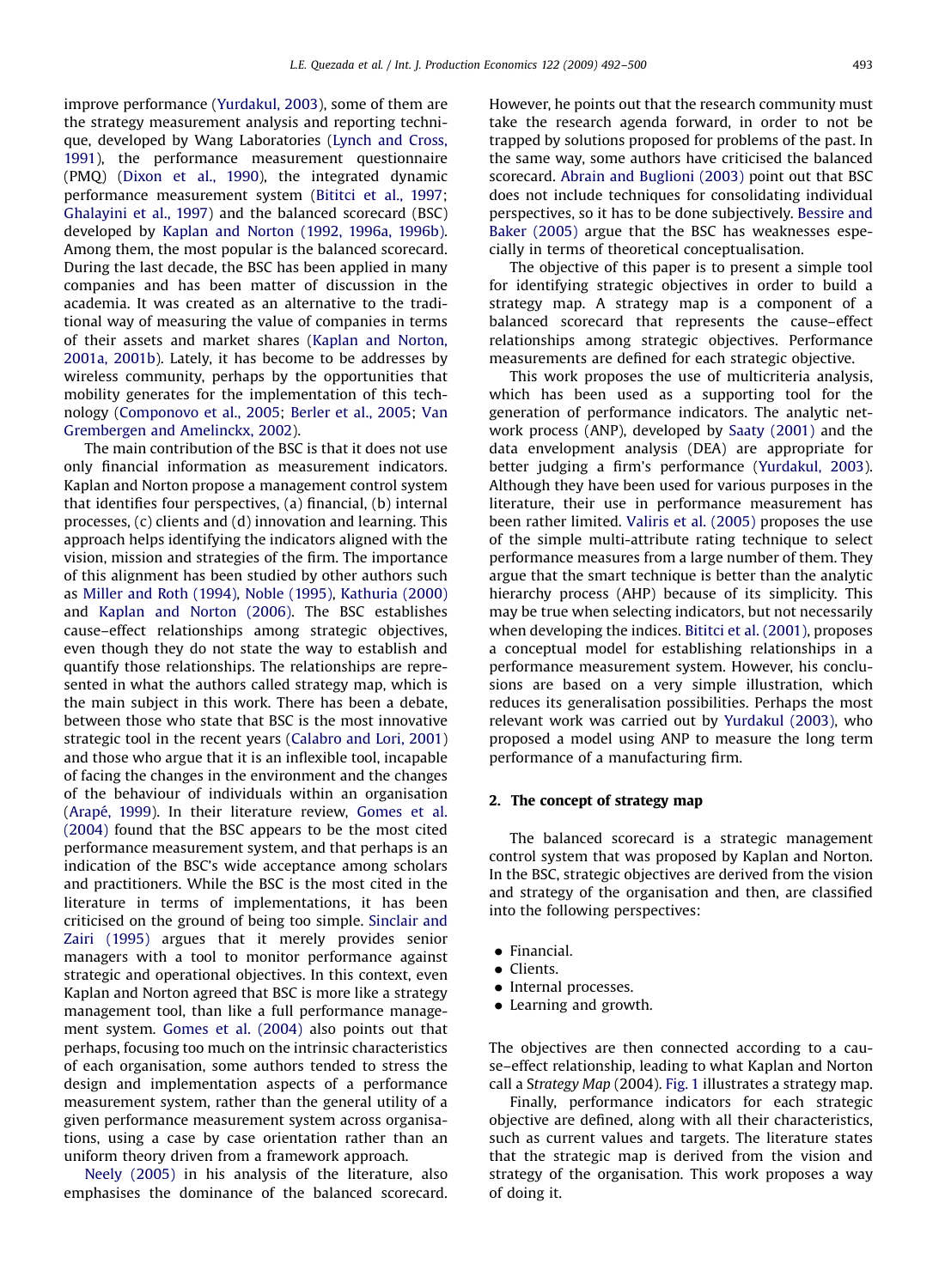<span id="page-2-0"></span>



## 3. Investigation methodology

The investigation methodology is based on a study of 12 organisations that have implemented a balanced scorecard according to Kaplan and Norton's methodology. Managers and consultants in charge of the process were asked about the way they created the strategy map. They were also asked about the advantages and drawbacks they found during the process, as well as for any recommendations they may give. Taking their observations into account, the new tool was proposed. The interviews also included the performance indicators that were defined as part of the process.

The companies studied belong to a variety of economic sectors, which include both manufacturing and service firms of different sizes.

Here a brief presentation of the companies is given:

- Company A: It manufactures metalworking pieces and parts for a variety of industries.
- Company B: It is dedicated to research and development in the energy sector.
- Company C: It supplies buses and associated services to the transportation system.
- Company D: It imports and delivers a variety of meat products.
- Company E: It is a copper mining company.
- Company F: It is a company in charge of newspapers delivery.
- Company G: It is an insurance company.
- Company H: It is a company dedicated to the production of thermal and acoustic isolation.
- Company I: It is a consulting company (engineering).
- Company J: It manufactures products made of copper.
- Company K: It manufactures steel products for piping.
- Company L: It is a hospital.

## 4. Results

The methods used by the companies were classified into three types. In this section the advantages and



Fig. 2. Method 1 for identifying strategy maps.

disadvantages of each one of the methods are presented and analysed. They were obtained by asking the managers and consultants for the reasons why they used the selected method and for their experiences with the use of the balanced scorecard in every company.

Method 1 carries out a strategic process, including the definition of a vision and mission, internal and external analysis from which a SWOT (strengths, weaknesses, opportunities, threats) analysis is undertaken. The strategic objectives are defined from the SWOT analysis. Fig. 2 depicts the process. This method has the following advantages:

- $\bullet$  It simplifies the diagnosis for the definition of strategies by identifying the current position and the response capacity of the firm.
- The SWOT analysis has many benefits. It is easy to use, it is proposition oriented and it is integrative.
- $\bullet$  This method requires the use of information that makes the definition and selection of strategies possible.
- The SWOT analysis can be used for generating both the strategies and the strategic objectives in a consistent way.

The main disadvantage is that the SWOT analysis may not represent the actual strengths, weaknesses, opportunities and threats, but only the manager's concerns [Stevenson](#page-7-0) [\(1995\).](#page-7-0)

Method 2 is similar to method 1, but the difference is that two types of objectives are defined: global and specific. Global objectives are defined directly from the vision and mission, while specific objectives are defined from the SWOT analysis. This method has an advantage over method 1; it translates the vision and mission into general objectives, helping the organisation to identify the strategic directions within the strategy map. It has the same disadvantage of method 1. [Fig. 3](#page-3-0) shows the method 2 for defining strategic objectives.

Method 3 identifies strategic themes from the organisation's vision and mission, which are the basis for defining the strategic objectives. The advantage of this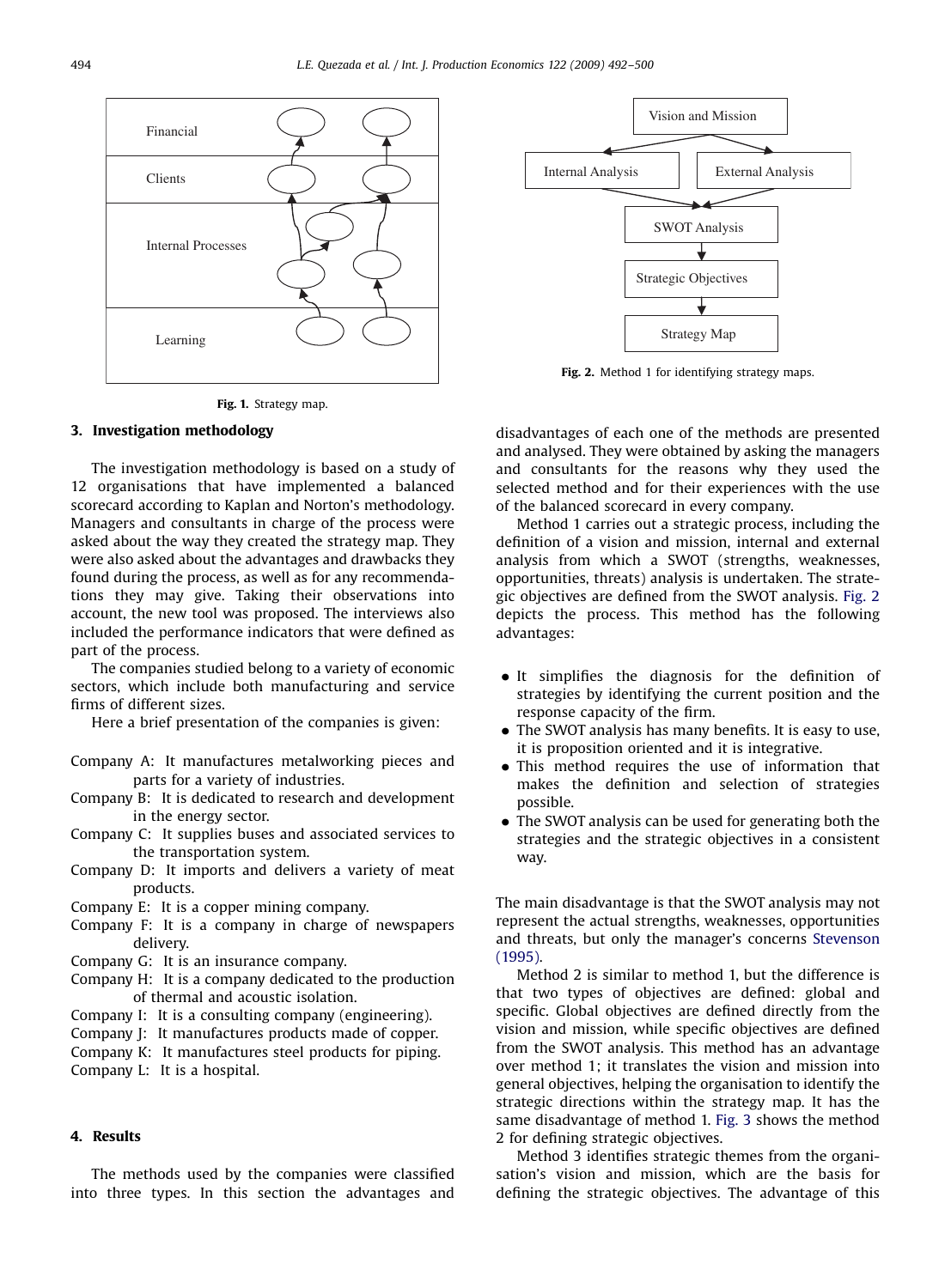<span id="page-3-0"></span>method is that it reinforces the declaration of vision and mission. Fig. 4 shows the process for defining strategic objectives according to the method 3.

The main disadvantage of this method is that the vision and mission declaration establishes the general paths of the organisation, so they may be too vague to create a strategy map that actually leads to the achievement of the company's strategy.

Table 1 presents the type of method used by each one of the organisations.

## 5. The proposed tool

## 5.1. Introduction

The methods described have similarities that will be included in the methodology proposed. It is intended to take the advantage of the positive aspects of every one of them.



Fig. 3. Method 2 for defining strategic objectives.



Fig. 4. Method 3 for defining strategic objectives.

# Table 1

Classification of companies.

|           | Method 1 | Method 2 | Method 3 |
|-----------|----------|----------|----------|
| Companies | B        | A        | E        |
|           | C        | K        | F        |
|           |          |          |          |
|           | H        |          |          |
|           |          |          |          |
|           | G        |          |          |
|           |          |          |          |

### 5.2. The methodology

The methodology used is composed of the following steps:

- 1. Definition of vision and mission: in this step the company establishes the organisational identity (vision) and where it wants to go (mission).
- 2. Identification of strategic themes: they provide vertical links through the four dimensions of the BSC, seeing the strategy as a parallel and complimentary theme [\(Kaplan and Norton, 2006](#page-7-0)).
- 3. Definition of general objectives: they are generated from the vision and mission of the company. A method to select the most important objectives is presented later.
- 4. Internal and external analysis: strategic internal and external analyses are carried out, through a SWOT analysis.
- 5. Generation of specific objectives: specific objectives are derived form a modified SWOT matrix. The consistency between the specific strategic objectives with the organisational strategy and the general objectives derived from the vision and mission should be revised.
- 6. Generation of the strategy map: the strategy map is generated by establishing the cause–effect relationship among general and specific objectives.
- 7. Generation of performance indicators: performance indicators are obtained for each strategic objective.

The process is depicted in [Fig. 5.](#page-4-0)

# 5.3. Selection of strategic objectives

According to the tool described above, once the strategic themes by perspective are defined, critical success factors are established in order to select the most important ones. The critical success factors are organised according to their importance, so that it is possible to easily identify which are the general objectives to be considered. It is necessary to have a small number of strategic themes in order to reduce the chance of losing the focus pursued by the company.

A simple technique to reduce the number of strategic objectives is the ''multi-attribute rating technique'' (SMART) proposed by [Valiris et al. \(2005\)](#page-8-0). In this case, the alternatives are the strategic themes and the criteria are the critical success factors. Alternatively, the Saaty's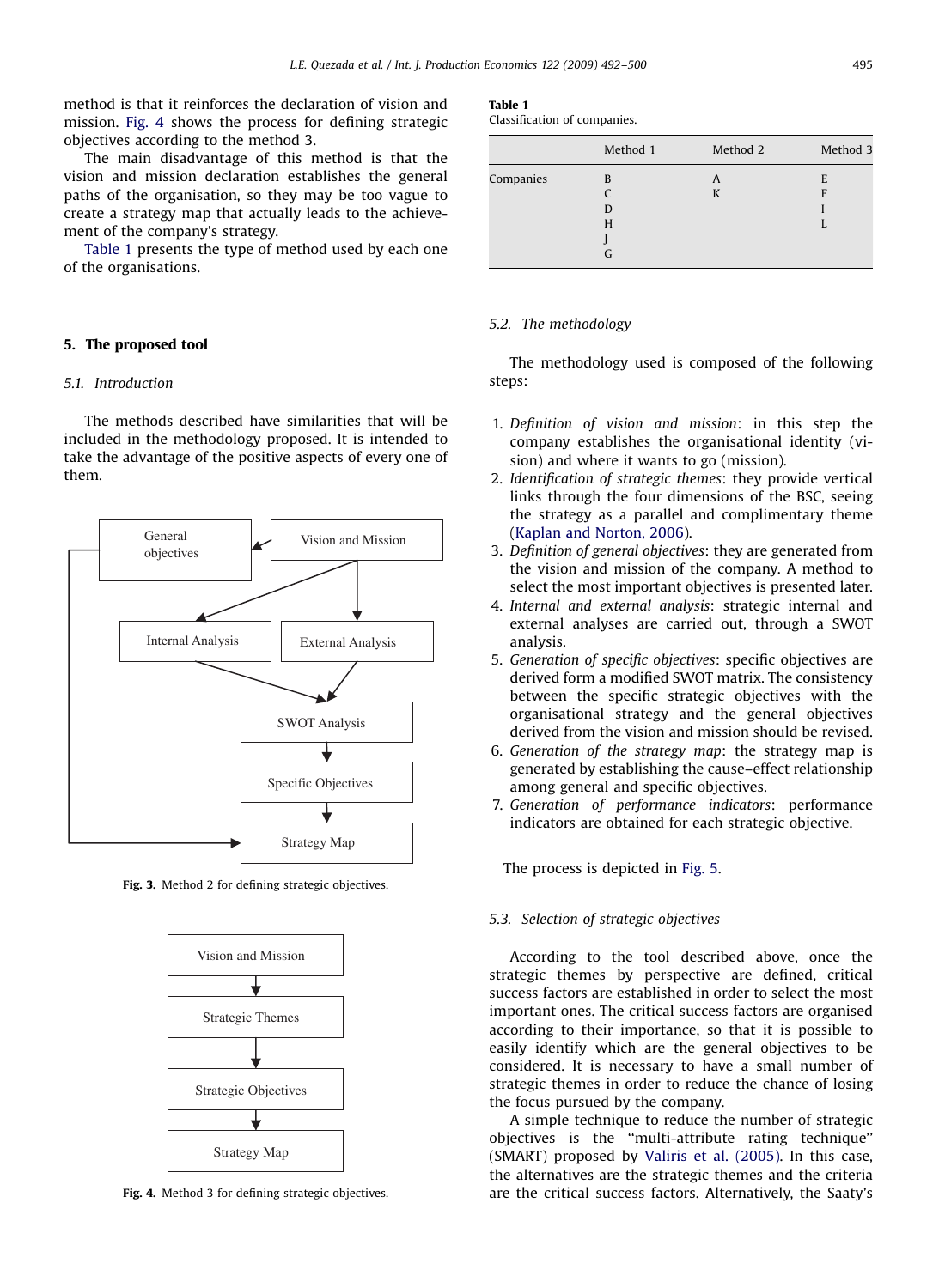<span id="page-4-0"></span>

Fig. 5. Generation of strategic objectives.

|                | Strengths     | Weaknesses    |
|----------------|---------------|---------------|
| Opportunities  | SO objectives | WO objectives |
| <b>Threats</b> | ST objectives | WT objectives |

Fig. 6. Modified SWOT matrix.

analytic hierarchical process developed by [Saaty \(1994\)](#page-7-0) could be used.

SMART can be also used to select performance indicators as suggested by [Valiris et al. \(2005\)](#page-8-0).

## 5.4. SWOT/perspective analysis

It is suggested that once the strengths, opportunities, weaknesses and threats are identified, they should be used to generate strategic objectives using a SWOT matrix. Normally the entries of the SWOT matrix correspond to the strategies of the organisation, but in this case, the entries are the strategic objectives, as shown in Fig. 6.

## 6. Strategic objectives of the companies

An analysis of the strategic objectives and performance measurements obtained during the construction of the balanced scorecard of each company was made. They were classified into the categories presented by [Kaplan](#page-7-0) [and Norton \(2004\)](#page-7-0) and are shown next (Tables 2–5).

It can be seen that the companies establish more than one strategic objective in each perspective. In the financial perspective, the studied companies focus mainly in the reduction of costs (67%), increase of sales (57%) and

#### Table 2

Strategic objectives in financial perspective.

| Strategic objective category      | Number of companies      |
|-----------------------------------|--------------------------|
| Reduce costs                      | 8                        |
| Use of assets                     | 6                        |
| Increase income per new clients   |                          |
| Create new sources of incomes     | 2                        |
| Productivity of sales             | 1                        |
| Return on investment on R&D       |                          |
| Management of costs of life cycle |                          |
| Increase sales                    | 7                        |
| Control of margins                |                          |
| Increase return on investment     | 6                        |
| Reduce financial expenditures     |                          |
| Capture new clients               | $\mathfrak{D}$           |
| Keeping clients                   | 1                        |
| Market share                      | $\overline{2}$           |
| Financial risks                   | $\overline{\mathcal{L}}$ |
| Operational income                | $\mathfrak{D}$           |
|                                   |                          |

#### Table 3

Strategic objectives in clients perspective.

| Strategic objective category                    | Number of companies |
|-------------------------------------------------|---------------------|
| Reduce costs for clients                        |                     |
| Deliver products and services with zero defects | $\overline{4}$      |
| Deliver products on time                        | 6                   |
| Offer excellent selection of products           |                     |
| Increase customer satisfaction                  | 10                  |
| Increase loyalty of customers                   |                     |

#### Table 4

Strategic objectives in processes perspective.

| <b>Process</b>                    | Strategic objective category        | Number of<br>companies   |
|-----------------------------------|-------------------------------------|--------------------------|
| Operations<br>management          | Relationship with suppliers         | $\overline{\mathcal{A}}$ |
|                                   | Production of goods and<br>services | 10                       |
|                                   | Distribution to clients             | 5                        |
|                                   | Risk management                     | $\overline{4}$           |
| Clients management                | Selection of clients                | 3                        |
|                                   | Capture of new clients              | $\overline{2}$           |
|                                   | Keeping clients                     | $\overline{\mathbf{4}}$  |
|                                   | Increasing number of clients        | $\overline{2}$           |
| Innovation                        | Opportunities identification        | 3                        |
|                                   | Management of portfolio<br>R&D      | $\mathbf{1}$             |
|                                   | Design and development              | 1                        |
|                                   | Launching new products              | 1                        |
| Regulatory and social Environment |                                     | 3                        |
|                                   | Safety                              | $\Omega$                 |
|                                   | <b>Employment practices</b>         | $\Omega$                 |
|                                   | Investment in the<br>community      | $\Omega$                 |

increase the return on investment and use of existing assets (50%). On the other hand, to increase sales to current clients, to increase return on investment of R&D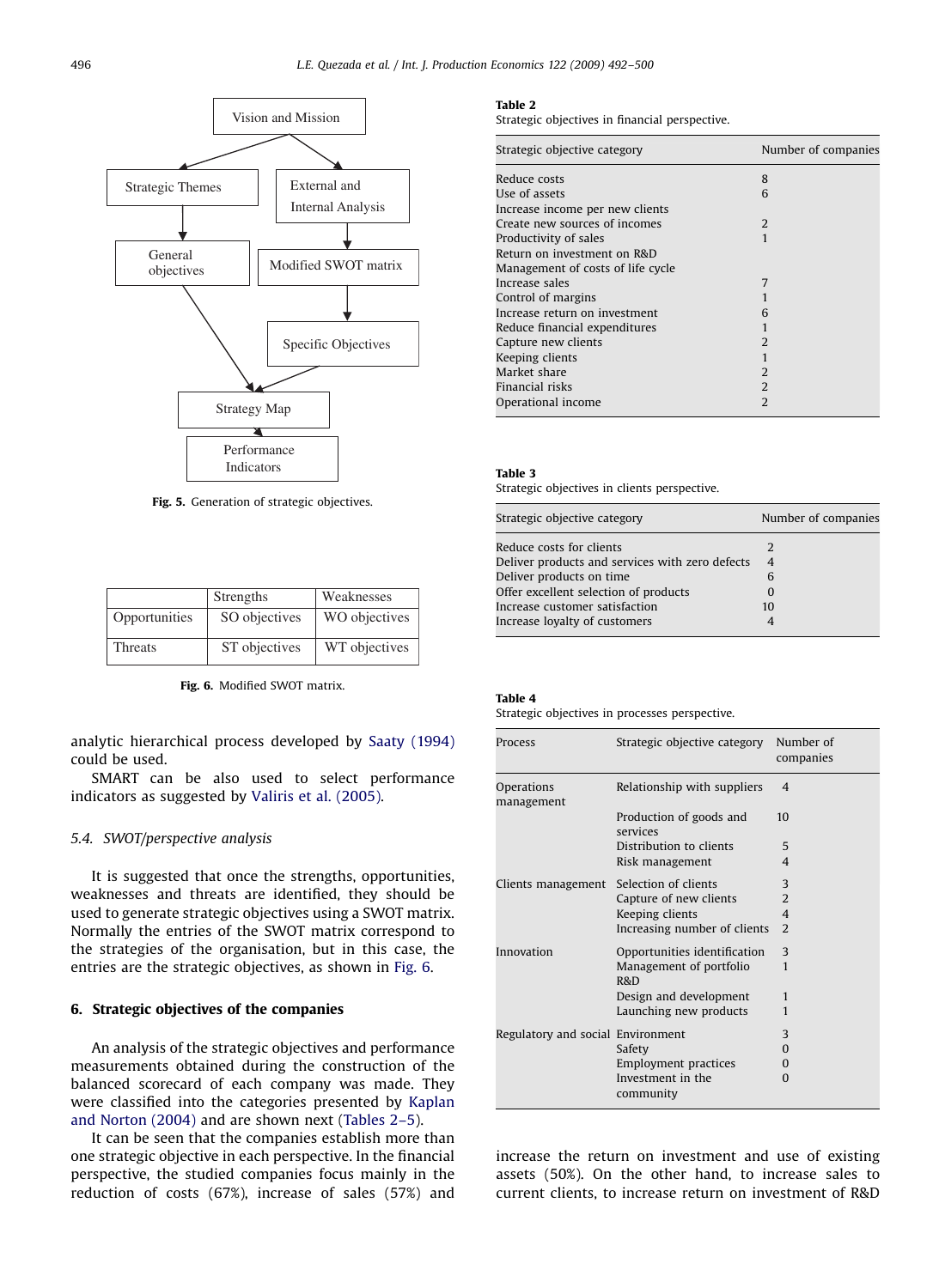## <span id="page-5-0"></span>Table 5

Strategic objectives in learning and growth perspective.

| Strategic objective category                                   | Number of companies |
|----------------------------------------------------------------|---------------------|
| Human capital<br>Information capital<br>Organisational capital | 12<br>12            |
|                                                                |                     |

#### Table 6

General objectives.

| Elements of vision and mission                                                                                                                                                                      | General strategic objectives                                                                    |  |  |
|-----------------------------------------------------------------------------------------------------------------------------------------------------------------------------------------------------|-------------------------------------------------------------------------------------------------|--|--|
| To offer the best support for a flexible<br>service to identify and develop new                                                                                                                     | • To strengthen the critical<br>success factors                                                 |  |  |
| unique services                                                                                                                                                                                     | To identify new market niches                                                                   |  |  |
|                                                                                                                                                                                                     | • To segment the market<br>according to customers<br>characteristics                            |  |  |
| We will gain value to our clients                                                                                                                                                                   | To satisfy our clients with a<br>unique service and post-sales<br>support                       |  |  |
| We will gain value to our employees                                                                                                                                                                 | • To integrate employees<br>through information<br>• To improve employee's<br>competencies      |  |  |
| We will gain value to the shareholders                                                                                                                                                              | To increase return on<br>investment<br>• To reduce operational costs<br>• To reduce total costs |  |  |
| To become the best choice within the<br>Chilean metalworking industry in the<br>production on demand                                                                                                | To strengthen the critical<br>success factors                                                   |  |  |
| Our commitment is to understand<br>and satisfy the needs of our clients<br>with a unique and quality service,<br>based on efficient processes,<br>technology and continuous<br>improvement strategy | • To satisfy our clients<br>continuously<br>• To strengthen the critical<br>success factors     |  |  |

and costs management of the product cycle are not considered.

The more important objectives for the companies in the perspective of clients are to increase customer satisfaction (83%), to deliver products on time (50%) and to offer products/services to new market segments (42%). It is surprising that maintaining clients is not important for any of the studied companies

In the processes perspective, the area of operation management is the most important (100%), while innovation and regulatory and social processes are less considered. The client management area is also important (50%). Within the operation management area, the most important objective is the goods and services production

# Table 7

Classification of general objectives.

Perspective General strategic objectives

| Financial      |                                                                     |
|----------------|---------------------------------------------------------------------|
| F1             | Increase return on investment                                       |
| F <sub>2</sub> | Reduce operational costs                                            |
| F <sub>3</sub> | Reduce total costs                                                  |
| Clients        |                                                                     |
| C <sub>1</sub> | Satisfy our clients with a unique service and post-sales<br>support |
| C <sub>2</sub> | Segment the market according to customers characteristics           |
| C <sub>3</sub> | Identify new market niches supporting critical success<br>factors   |
| Processes      |                                                                     |
| P <sub>1</sub> | Strengthen the critical success factors                             |
| <b>P2</b>      | Improve lead times                                                  |
|                | Learning & development                                              |
| L1             | Integrate employees                                                 |
| L <sub>2</sub> | Improve employee's competencies                                     |
|                |                                                                     |

process (83%). Something surprising is that for the 33% of the companies the process of keeping clients is important, which contradicts the fact that keeping clients is not an important objective.

In the perspective of learning and growth, the organisational and human capitals are present in all companies. It should be mentioned that the development of employees' abilities and their satisfaction are the more relevant items.

With the limited number of companies it is difficult to arrive to a general conclusion. However, it should be remembered that most of the companies (8 out of 12) used a SWOT analysis for building the BSC, which may indicate that the strategic objectives are mainly managers' concern, more than actual objectives. The proposed method combines the SWOT analysis with the mission and vision to avoid this problem. However, further research is required.

# 7. An illustration of the method

# 7.1. The company

The company is a metalworking firm that manufactures a variety of products for various markets: mining, steel industry, industry in general and construction. It is a medium sized company with 120 employees.

The vision of the company is ''To offer the best support for a flexible service and to identify and develop new unique services''. The mission is ''We will gain value to our clients, employees and shareholders in order to become the best choice within the Chilean metalworking industry in the production on demand area. Our commitment is to understand and satisfy the needs of our clients with a unique and quality service, based on efficient processes, technology and continuous improvement strategy''.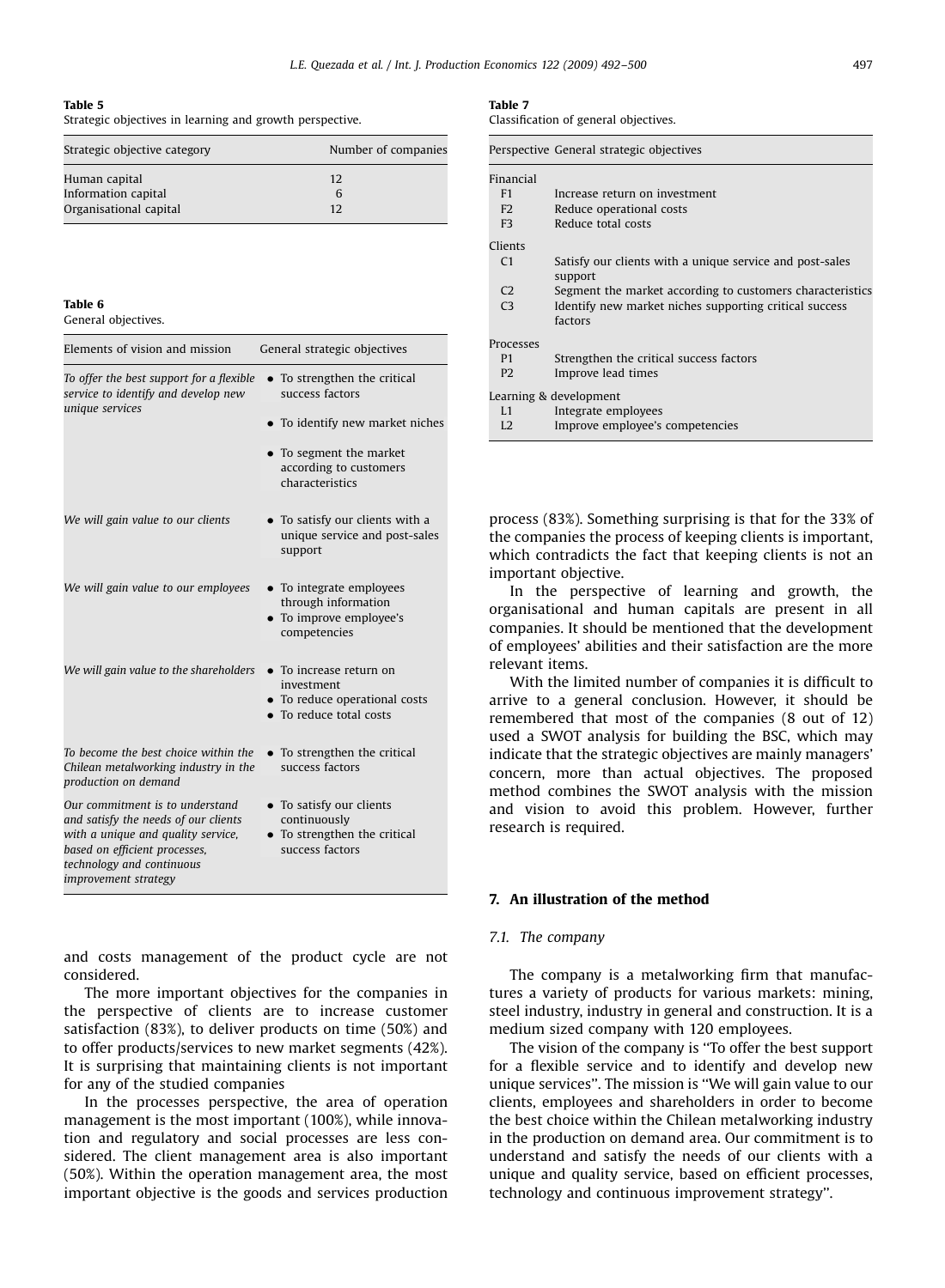| Table 8                           |  |  |
|-----------------------------------|--|--|
| Modified SWOT matrix for company. |  |  |

|                                                                                                                            | Strengths                                                                                                                                                                                                                 | Weaknesses                                                                                                                                                                                                                 |
|----------------------------------------------------------------------------------------------------------------------------|---------------------------------------------------------------------------------------------------------------------------------------------------------------------------------------------------------------------------|----------------------------------------------------------------------------------------------------------------------------------------------------------------------------------------------------------------------------|
|                                                                                                                            | Variety of resources<br>available<br>Monitoring and control Lack of strategic<br>of activities in<br>manufacturing<br>Availability of an ERP<br>system<br>Know-how in the<br>engineering process of<br>the target markets | Lack of knowledge of<br>strategic<br>information by<br>employees<br>management control<br>system<br>High level of<br>manufacturing costs<br>High level of stocks                                                           |
|                                                                                                                            | Information<br>management system<br>for all areas of the<br>organization                                                                                                                                                  | Lack of focus in<br>marketing                                                                                                                                                                                              |
|                                                                                                                            | Quality assurance<br>system                                                                                                                                                                                               | Lack of criteria for<br>selecting customers<br>orders<br>Poor mechanism for<br>evaluating personnel<br>Poor production<br>planning and control<br>High short term debt<br>Low concern on<br>competition<br>Long lead times |
| Opportunities<br>High market growth                                                                                        | Reduce failure costs                                                                                                                                                                                                      | Increase margins<br>control                                                                                                                                                                                                |
| Presence of other<br>markets where the<br>company may compete<br><b>Existence of alternatives</b><br>of new sources of raw | Increase sales<br>Increase relationships<br>with important clients                                                                                                                                                        | Improve financial<br>management on<br>short term debt<br>Reduce inventory<br>costs                                                                                                                                         |
| materials and services                                                                                                     | Improve market<br>segmentation<br>Increase and improve<br>use of management                                                                                                                                               | Increase<br>coordination among<br>functions<br>Improve machine<br>utilization                                                                                                                                              |
|                                                                                                                            | information system<br>Improve technical<br>competencies                                                                                                                                                                   | Reduce lead time                                                                                                                                                                                                           |
|                                                                                                                            |                                                                                                                                                                                                                           | Improve strategic<br>management control<br>Improve personnel<br>evaluation system                                                                                                                                          |
| Threats<br>Distributors of machinery Reduce failure costs<br>and equipment entering<br>the industry                        |                                                                                                                                                                                                                           | Increase margins<br>control                                                                                                                                                                                                |
| Competitors becoming<br>more aggressive                                                                                    | Improve market<br>segmentation                                                                                                                                                                                            | Improve financial<br>management on<br>short term debt<br>Reduce labour cost                                                                                                                                                |
| Entrance of more<br>specialised competitors                                                                                | Improve maintenance<br>system<br>Improve technical<br>competencies                                                                                                                                                        | Increase control and<br>management of                                                                                                                                                                                      |
|                                                                                                                            | Improve<br>communication with                                                                                                                                                                                             | prices<br>Improve strategic<br>management control                                                                                                                                                                          |
|                                                                                                                            | employees                                                                                                                                                                                                                 | Improve personnel<br>evaluation system                                                                                                                                                                                     |

### 7.2. The strategic objectives

The purpose of this section is not to illustrate the complete process, but to emphasise the use of the SWOT/ perspective matrix and modified SWOT matrix. In this case, strategic objectives were derived from the mission/ vision and the SWOT analysis ([Table 6](#page-5-0)).

These objectives are then classified according to the BSC perspectives, as presented in [Table 7.](#page-5-0)

Then, the modified SWOT matrix is built. The entries of the matrix are the specific strategic objectives, as presented in Table 8.

Finally, specific strategic objectives are aligned with the general strategic objectives, as presented in [Table 9.](#page-7-0) All of them are then connected according to a cause–effect relationship to finally produce a strategy map for the company.

## 8. Conclusions

The importance of measuring the performance from a strategic perspective has motivated the improvement of the process of implementing a balanced scorecard. The significance of this work is that it proposes a simple tool that helps the creation a strategy map.

The tool was created by studying the processes used by 12 companies to implement a balanced scorecard. Three types of methods were found, and their advantages and disadvantages were considered in the proposed tool.

The tool starts with the definition of the vision and mission of the organisation, then it continues with the identification of strategic themes, and finally general objectives are defined. At the same time internal and external analysis are carried out, in order to arrive to a SWOT analysis. The strength, weaknesses, opportunities and threats are identified and classified into the four perspectives of the balanced scorecard. Through the use a modified SWOT matrix, specific objectives are defined. Then, a strategy map is generated by establishing the cause–effect relationship among general and specific objectives. Finally, performance indicators are defined for each objective.

An analysis of the strategic objectives defined by the studied companies was also carried out. It showed that companies focus mainly in the reduction of costs (67%), increase of sales (57%), increase return on investment and use of existing assets (50%), operations management process (100%) and the organisational and human capital.

The limited number of companies did not allow analysing whether there was a relationship between the type of strategic objectives identified and the type of method used. This is matter of other investigations.

## Acknowledgements

The authors would like to thank the University of Santiago of Chile (DICYT/USACH No. 060517QLL) and PBCT/CONICYT ACT11/04–Chile for their financial support.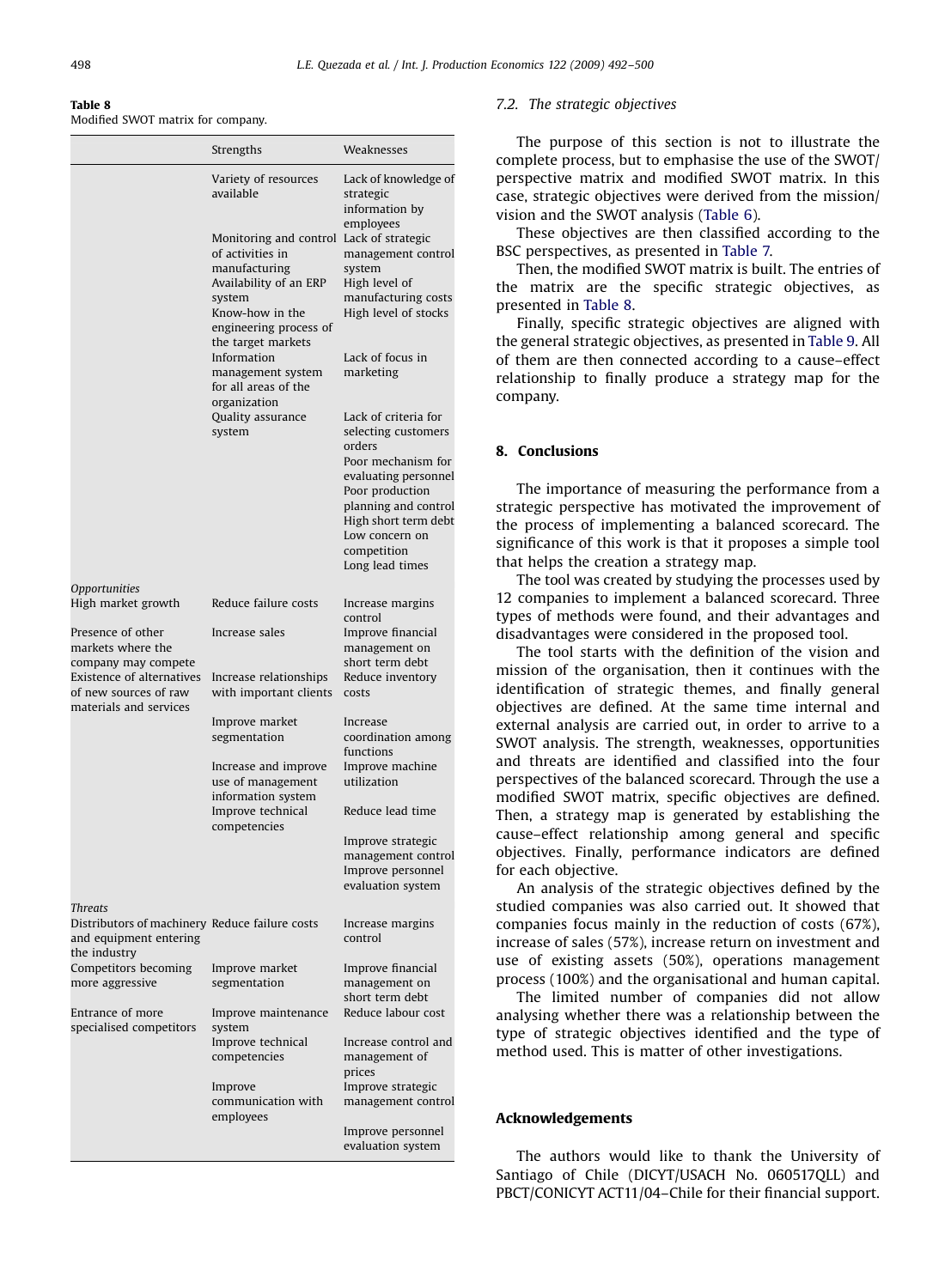#### <span id="page-7-0"></span>Table 9

Alignment of general and specific strategic objectives.

| General strategic objectives |                                                                  | Specific strategic objectives |                                                           |  |
|------------------------------|------------------------------------------------------------------|-------------------------------|-----------------------------------------------------------|--|
| F1                           | Increase return on investment                                    | F1.1                          | Increase control of margins                               |  |
|                              |                                                                  | F1.2                          | Increase sales                                            |  |
| F <sub>2</sub>               | Reduce operational costs                                         | F2.1                          | Reduce labour cost                                        |  |
|                              |                                                                  | F2.2                          | Reduce failure costs                                      |  |
| F <sub>3</sub>               | Reduce total costs                                               | F3.1                          | Improve financial management on short term debt           |  |
|                              |                                                                  | F3.2                          | Reduce inventory costs                                    |  |
| C <sub>1</sub>               | Satisfy our clients with a unique service and post-sales support | C1.1                          | Increase relationships with important clients             |  |
| C <sub>2</sub>               | Segment the market according to customers characteristics        | C <sub>2.1</sub>              | Increase control and management of prices                 |  |
| C <sub>3</sub>               | Identify new market niches supporting critical success factors   |                               |                                                           |  |
| P <sub>1</sub>               | Strengthen the critical success factors                          | P <sub>1.1</sub>              | Improve maintenance system                                |  |
|                              |                                                                  | P <sub>1.2</sub>              | Increase and improve use of management information system |  |
| P <sub>2</sub>               | Reduce late orders                                               | P <sub>1.1</sub>              | Increase coordination among functions                     |  |
|                              |                                                                  | P <sub>1.2</sub>              | Reduce production lead time                               |  |
|                              |                                                                  | P <sub>1.3</sub>              | Improve machine utilization                               |  |
| L1                           | Integrate employees                                              | L1.1                          | Improve communication with employees                      |  |
|                              |                                                                  | L1.2                          | Improve personnel evaluation system                       |  |
| L2                           | Improve employees' competencies                                  | L2.1                          | Improve technical competencies                            |  |

#### References

- Abrain, A., Buglioni, L., 2003. A multidimensional performance model for consolidating balanced scorecards. Advanced in Engineering Software 34, 339–349.
- Arapé, J., 1999. Uses and abuses of the balanced scorecard in strategic management. Vision Consulting Group, Venezuela (in Spanish).
- Avella, L., Fernandez, E., Vazquez, C.J., 2001. Analysis of manufacturing strategy as an explanatory factor of competitiveness in the large Spanish industrial firm. International Journal of Production Economics 72, 139–157.
- Berler, A., Pavlopoulos, S., Koutsouris, D., 2005. Using key performance indicators as knowledge-management tools at a regional health-care authority level. IEEE Transactions on Information Technology in Biomedicine 9 (2), 184–192.
- Bessire, D., Baker, R., 2005. The French Tableau de bord and the American balanced scorecard: a critical analysis. Critical Perspectives on Accounting 16, 645–664.
- Bititci, U.S., Carrie, A.S., McDevitt, L., 1997. Integrated performance measurement systems: a development guide. International Journal of Operations & Production Management 17 (5), 522–534.
- Bititci, U.S., Suwingjo, P., Carrie, A.S., 2001. Strategy management through quantitative modelling of performance measurement systems. International Journal on Production Economics 69, 15–22.
- Blenkinsop, S., Burns, N., 1992. Performance measurement revisited. International Journal of Operations & Production Management 12 (10), 16–25.
- Calabro, L., 2001, CFO: On Balance: Interview with Kaplan and Norton, CFO Magazine, February, pp. 73.
- Componovo, G., Pigneur, Y., Rangone, A., Renga, F., 2005. Mobile customer relationship management: an explorative investigation of the Italian consumer market. In: Proceedings of the International Conference on Mobile Business, pp. 42–48.
- Dixon, J., Nanni, A., Vollmann, T., 1990. The New Performance Challenge, Business One. Irwin, Burr Ridge, IL.
- Dumond, E.J., 1994. Making best use of performance measures and information. International Journal of Operations & Production Management 14 (9), 16–31.
- Evans, R.E., 2004. An exploratory study of performance measurement systems and relationships with performance results. Journal of Operations Management 22, 219–232.
- Ghalayini, A.M., Noble, J.S., Crowe, T.J., 1997. An integrated dynamic performance measurement system for improving manufacturing competitiveness. International Journal of Production Economics 48 (3), 207–225.
- Gomes, C.F., Yasin, M.M., Lisboa, J.V., 2004. Literature review of manufacturing performance measures and measurement in an organizational context: a framework and direction for future 'research. Journal of Technology Management 15 (6), 511–530.
- Kaplan, R.S., Norton, D.P., 1992. The balanced scorecard—measures that drive performance. Harvard Business Review, 71–79.
- Kaplan, R.S., Norton, D.P., 1996a. The Balanced Scorecard. Harvard Business School Press, Boston, MA, USA.
- Kaplan, R.S., Norton, D.P., 1996b. Linking the balanced scorecard to strategy. California Management Review 39 (1).
- Kaplan, R.S., Norton, D.P., 2001a. Transforming the balanced scorecard from performance measurement to strategic management: part I. American Accounting Association 15.
- Kaplan, R.S., Norton, D.P., 2001b. Transforming the balanced scorecard from performance measurement to strategic management: part II. American Accounting Association 15.
- Kaplan, R.S., Norton, D.P., 2004. Strategy Maps. Harvard Business School Press. Kaplan, R.S., Norton, D.P., 2006. Alignment: Using the Balanced Scorecard to Create Corporate Synergies. Harvard Business School Press.
- Kathuria, R., 2000. Competitive priorities and managerial performance: a taxonomy of small manufacturers. Journal of Operations Management 18 (6), 627–641.
- Lynch, R.L., Cross, K.F., 1991. Measure Up—The Essential Guide to Measuring Business Performance. Mandarin, London.
- Melnyck, S.A., Stewart, D.M., Swink, M., 2004. Metrics and performance measurement in operations management: dealing with the metrics maze. Journal of Operations Management 22, 209–217.
- Miller, J.G., Roth, A.V., 1994. A taxonomy of manufacturing strategies. Management Science 40 (3), 285–304.
- Neely, A., Gregory, M., Platts, K., 1995. Performance measurement design: a literature review and research agenda. International Journal of Operations & Production Management 15 (4), 80–116.
- Neely, A., 1999. The performance measurement revolution: why now and what next. International Journal of Operations & Production Management 19 (2), 205–228.
- Neely, A., 2005. The evolution of performance measurement research: developments in the last decade and a research agenda for the next decade. International Journal on of Operations & Production Management 25 (12), 1264–1277.
- Noble, M.A., 1995. Manufacturing strategy: testing the cumulative model in a multiple country context. Decision Sciences 6 (5), 693–721.
- Saaty, T.L., 1994. Fundamentals of Decision Making and Priority Theory with the Analytical Hierarchy Process. RWS Publications, Pittsburgh, PA.
- Saaty, T.L., 2001. Decision Making with Dependence and Feedback: The Analytic Network Process, second ed. RWS Publications, Pittsburgh, PA.
- Sinclair, D., Zairi, M., 1995. Effective process management through performance measurement. Part I: applications of total quality-based performance measurement. Business Process Reengineering & Management Journal 1 (1), 75–88.
- Stevenson, H., 1995. Defining corporate strengths and weaknesses. In: Asch, D., Bowman, C. (Eds.), Readings in Strategic Management. Macmillan, pp. 162–176.
- Unahabhokha, C., Platts, K., Tan, K., 2006. A framework for developing and using a predictive delivery performance measuremet system. International Journal of Manufacturing Technology and Management 8 (4), 308–329.